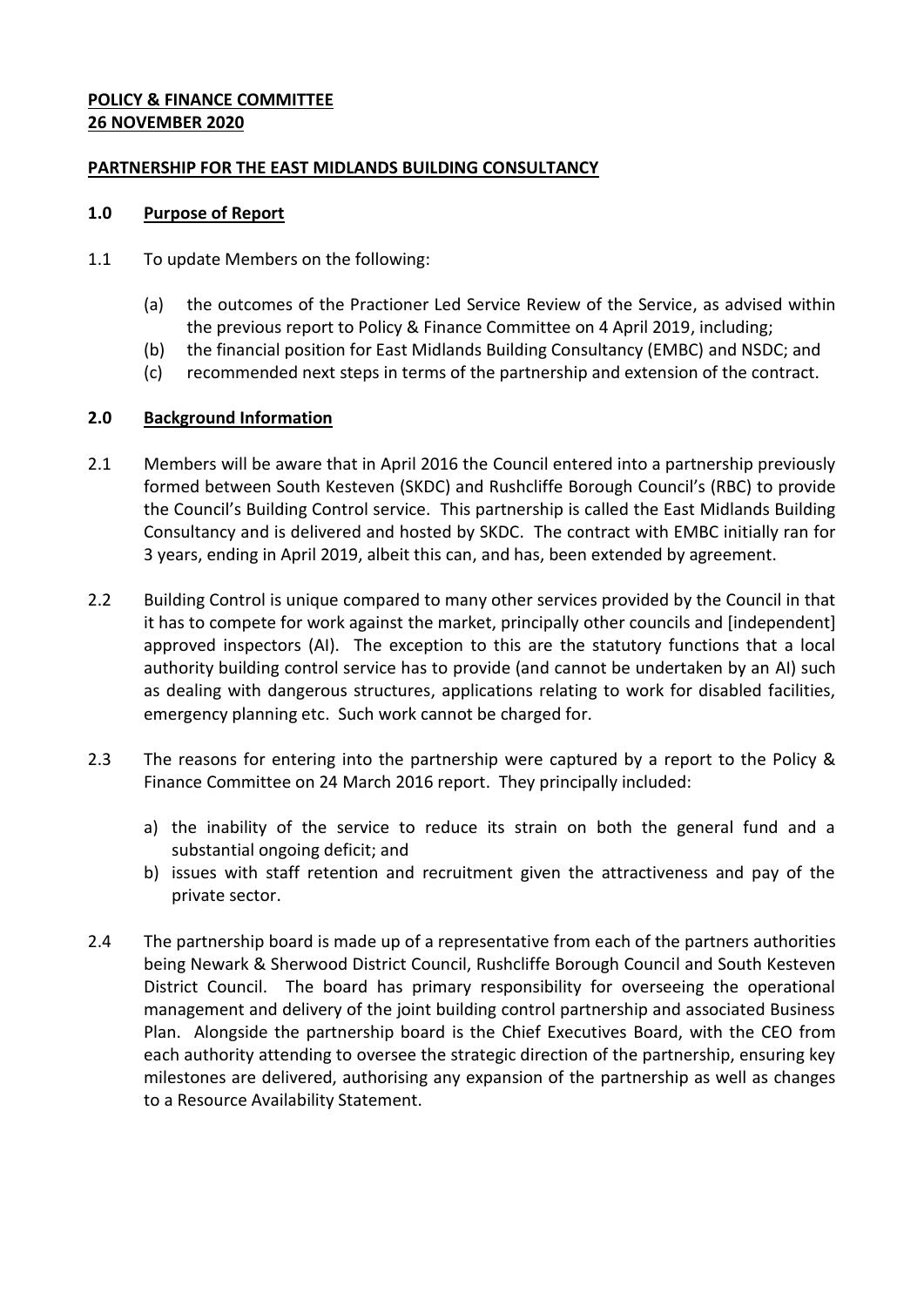2.5 Following 4 years of operation EMBC has successfully arrested the previous financial decline of the service. As is demonstrated by the tables below the net costs of the service has been reduced. Critically, the deficit has been reduced to such a degree that the yearend position in 2018/19 for both NSDC and SKDC was that the deficit was cleared. This has continued into 2019/20 where it can be seen the account is £33, 305 in 'profit'. It must be noted that such 'profit' cannot be absorbed by the General Fund. Rather, this is ring-fenced for the running of the service. In the case of NSDC this is effectively used to reduce the Council's general fund contribution to the service.

|                           | 2011-12 | 2012-13 | 2013-14 | 2014-15 | 2015-16 | 2016-17 | 2017-18 | 2018-19 | 2019-20 |
|---------------------------|---------|---------|---------|---------|---------|---------|---------|---------|---------|
| NET                       |         |         |         |         |         |         |         |         |         |
| COST (£)                  | 180,607 | 136,764 | 120.178 | 43,920* | 152,715 | 138,634 | 92,974  | 110.875 | 82.032  |
| * 3 no staff mamhars laft |         |         |         |         |         |         |         |         |         |

3 no. staff members left

|                | 2011-12  | 2012-13 | 2013-14   | 2014-15  | $12015 - 16$ | 2016-17 | $12017 - 18$ | 2018-19 | 2019-20 |
|----------------|----------|---------|-----------|----------|--------------|---------|--------------|---------|---------|
| <b>DEFICIT</b> |          |         |           |          |              |         |              |         |         |
| (E)            | -114,068 | -95,429 | $-66.117$ | -187.490 | -91.324      | -66,366 | -7.077       | 15.233  | 33,305  |

#### **3.0 Proposal**

- 3.1 Members will be aware from the April 2019 update that a review of the partnership was proposed, which would look at viable options around the continuation and/or expansion of the partnership.
- 3.2 An aspiration to progress and expand EMBC further has always been present, if matched by demand from other Local Authorities to possibly join the partnership or work closely with it. There have been previous approaches from 2 authorities in the region to join the current set-up.
- 3.3 EMBC commissioned specialist advice for future options, including a review of the service, market conditions, and options for the future in 2019. A number of options were appraised comprising:
	- (1) Business as usual with service improvements;
	- (2) Joint ventures (larger informal partnership with other Council's/Additional partner with private sector partner/Informal partner support); and
	- (3) Joint local authority wholly owned trading company (Teckal company).
- 3.4 The appraisal took the majority of the second half of 2019 to undertake due to the level of detail that was investigated and examined. In appraising the above options the commission required that any proposals have regard to achieving the following:
	- Costs reduction for all partners
	- Economies ofscale
	- Deficit reduction and a balanced trading account
	- Synergy and opportunity to grow market share
	- Improved customer service and resilience
	- Staffdevelopment
	- Opportunity for alternative delivery models
	- Contribution to the delivery of the partner's wide strategic objectives.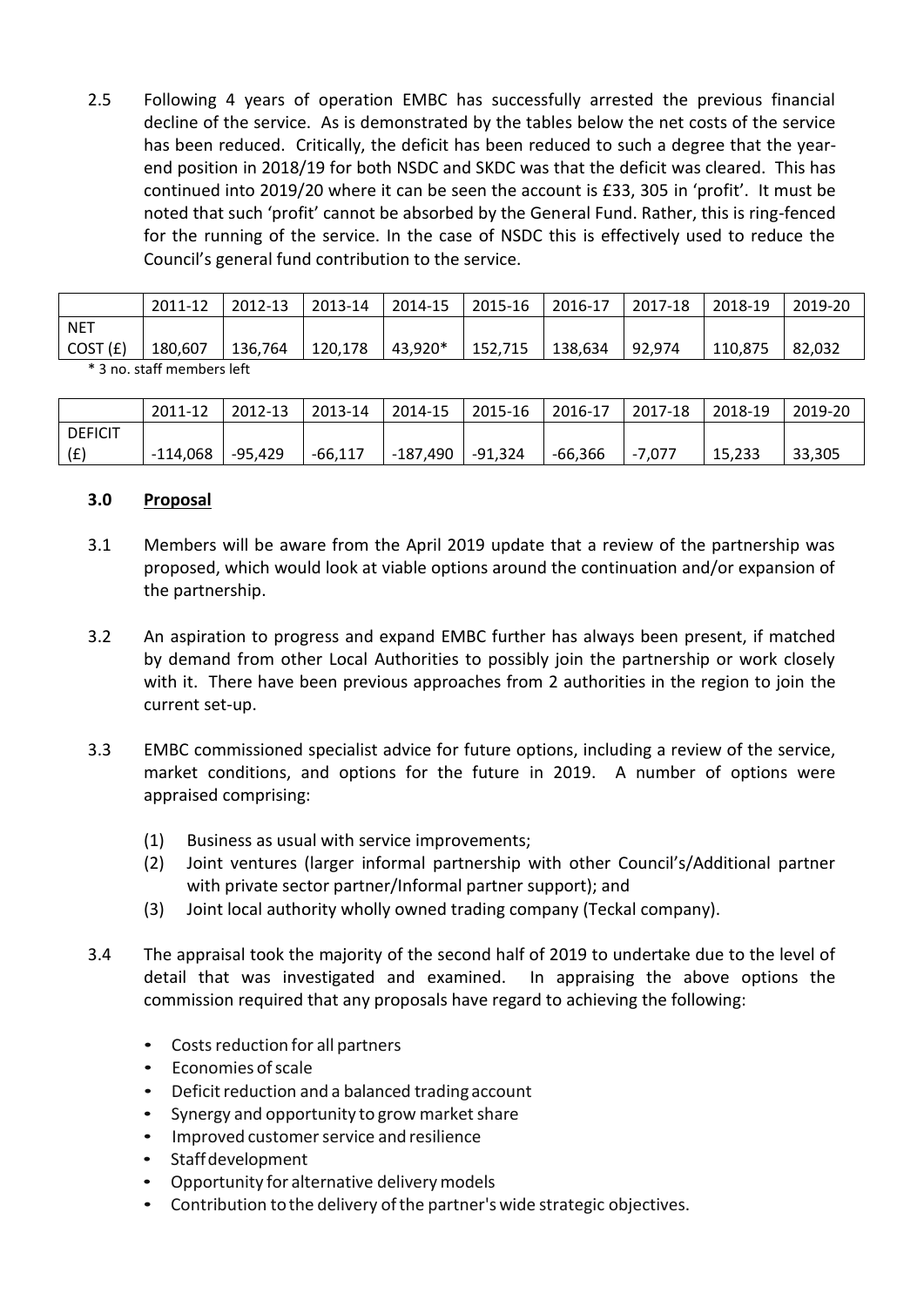- 3.5 As well as the three options above, there is always a fourth option and that is to withdraw from the partnership. This will be discussed when the above report is presented, however, consideration would need to be given to the reason why the Council entered into the partnership in the first place, which included challenges in recruiting staff due to the attractiveness of the private sector (AIs) and a downturn in the construction industry with a corresponding downturn in fee income receipts.
- 3.6 A summary of the review of the existing service provision, together with the outcome of each of these options identifying the preferred, is provided below. Due to the Building Control Service being a competitive service, information provided is limited to that which is considered to not prejudice the service's competitive advantage.

# **4.0 Outcomes of the Practitioner Led Service Review of the Service**

- 4.1 The service review was undertaken by Capita with the aim to analyse the current service provision in place and provide suggested solutions to improve the service both in the short and medium/long terms. Due to EMBC service being a competitive service, the information provided within this report is such that it will not fetter the consultancies ability to compete with other providers, nor provide those competitors with a marketing advantage.
- 4.2 A full review of the service including cost and income, staff numbers (including qualifications, age and experience), amount of work undertaken – both fee and non-fee earning and speed of undertaking work, including the amount of work 'lost' to the private sector was undertaken.
- 4.3 This demonstrated a high and stable workload, notwithstanding a fairly high level of Approved Inspector (AI) presence, with a corresponding stable and increasing fee income. Importantly each applicant using the EMBC is sent a Customer Service Questionnaire upon completion. Table 1 below provides a summary of the results, which demonstrates customers are satisfied with the service received.

| <b>Question</b> | Percentage<br><b>Satisfied</b>                                           |          |
|-----------------|--------------------------------------------------------------------------|----------|
| 1.              | How satisfied were you with the Building Control web page?               | 78%      |
| 2.              | How satisfied were you with the facilities at our Offices?               | 61%      |
| 3.              | How helpful and responsive were the Building Control personnel?          | 98%      |
| 4.              | How courteous did you find the Building Control personnel?               | 98%      |
| 5.              | How accessible were Building Control personnel?                          | 98%      |
| 6.              | Do you feel Building Control added value to the finished product?        | 91%      |
| 7.              | If you are a regular user of the service, has the quality of the Service | 58% Yes  |
|                 | improved over the last year?                                             | 42% same |
|                 |                                                                          | 0% worse |
| 8.              | Overall how satisfied were you with the service offered by Building      | 98%      |
|                 | Control?                                                                 |          |
| 9.              | Do you feel that Building Control applied the Building Regulations       | 97%      |
|                 | professionally?                                                          |          |
| 10.             | Do you consider the approval and site inspections value for Money?       | 98%      |

**Table 1:** Summary of Customer Service Questionnaire Results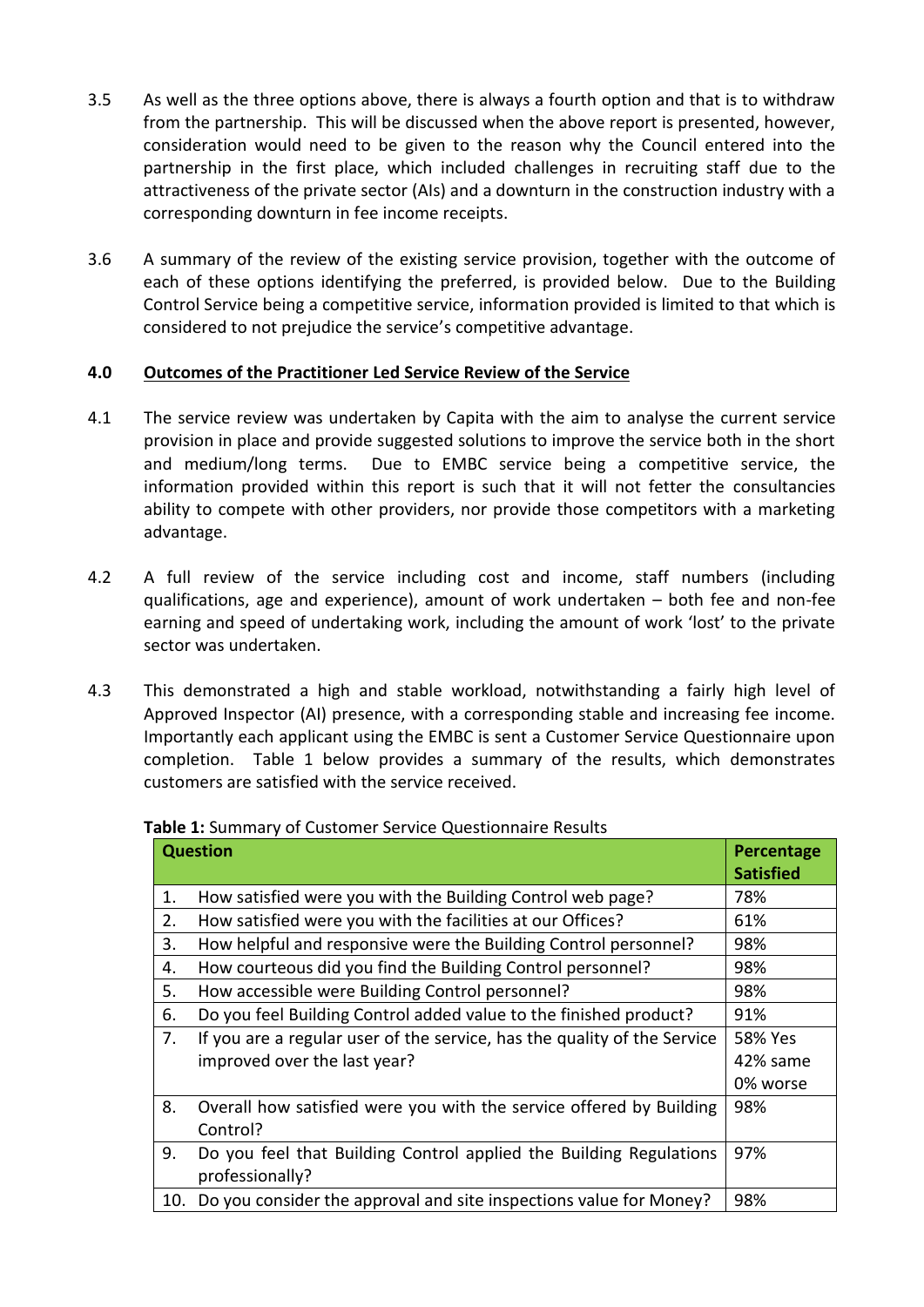- 4.4 An analysis of the productivity and financial analysis suggests the "…fee levels and productivity are very competitive, especially considering issues associated with service resilience". Suggestions were made on how EMBC could improve these aspects, a number of which have been initiated.
- 4.5 Productivity is analysed alongside service quality with suggestions on improvements to improve the split between fee earning and non-fee earning. Additionally resilience and the future are detailed, albeit the report was finalised before the Covid-19 outbreak which has had repercussions as discussed below. An analysis of the competition within the locality by AIs indicates that whilst the number of AIs has reduced in recent years that the competition between them and EMBC remains strong and EMBC should consider a number of options for service development.
- 4.6 The conclusion of the review are that:
	- East Midlands Building Consultancy is very customer and business focused.
	- Staff numbers are about right to the fee income.
	- **Productivity appears good based on staff costs versus fee income.**
	- **Total number of Fee Earning Applications is stable.**
	- Workload in the region is stable.
	- **Turnaround times are excellent and are regularly exceeded.**
	- East Midlands Building Consultancy had 4 winners at the LABC Awards.
	- The number of inspections meets the average.

However, challenges and improvement areas include that:

- AI competition in the locality is high.
- The Service would benefit from the appointment of a long-term Building Control Manager/Service Manager, position which has been delivered via an 'act up position' for the last few years.
- 4.7 A number of recommended improvement options have been suggested as follows:
	- Option 1: Business as Usual with Service Improvements This would maintain the existing model but formally introduce a series of service improvement recommendations with an expected aim of maximising resilience and performance of the partnership.
	- Option 2: Joint Ventures Larger Informal Partnership with other Councils / Additional Partner with Private Sector Partner / Informal Partner Support

These models would retain the current in-house service but seek to create an arm's length strategic and operational partnership with other entities, such as a private sector partner. The partners could benefit the councils in a number of ways including  $$ commercial support, additional capacity and resilience, sales and marketing and joint staff recruitment. Profit share and risk/reward arrangements are increasingly common in such arrangements. Specific conditions are often required such as a longer-term duration of contract, additional income to be directly proportional to the risk/effort that is expected of the private sector partner.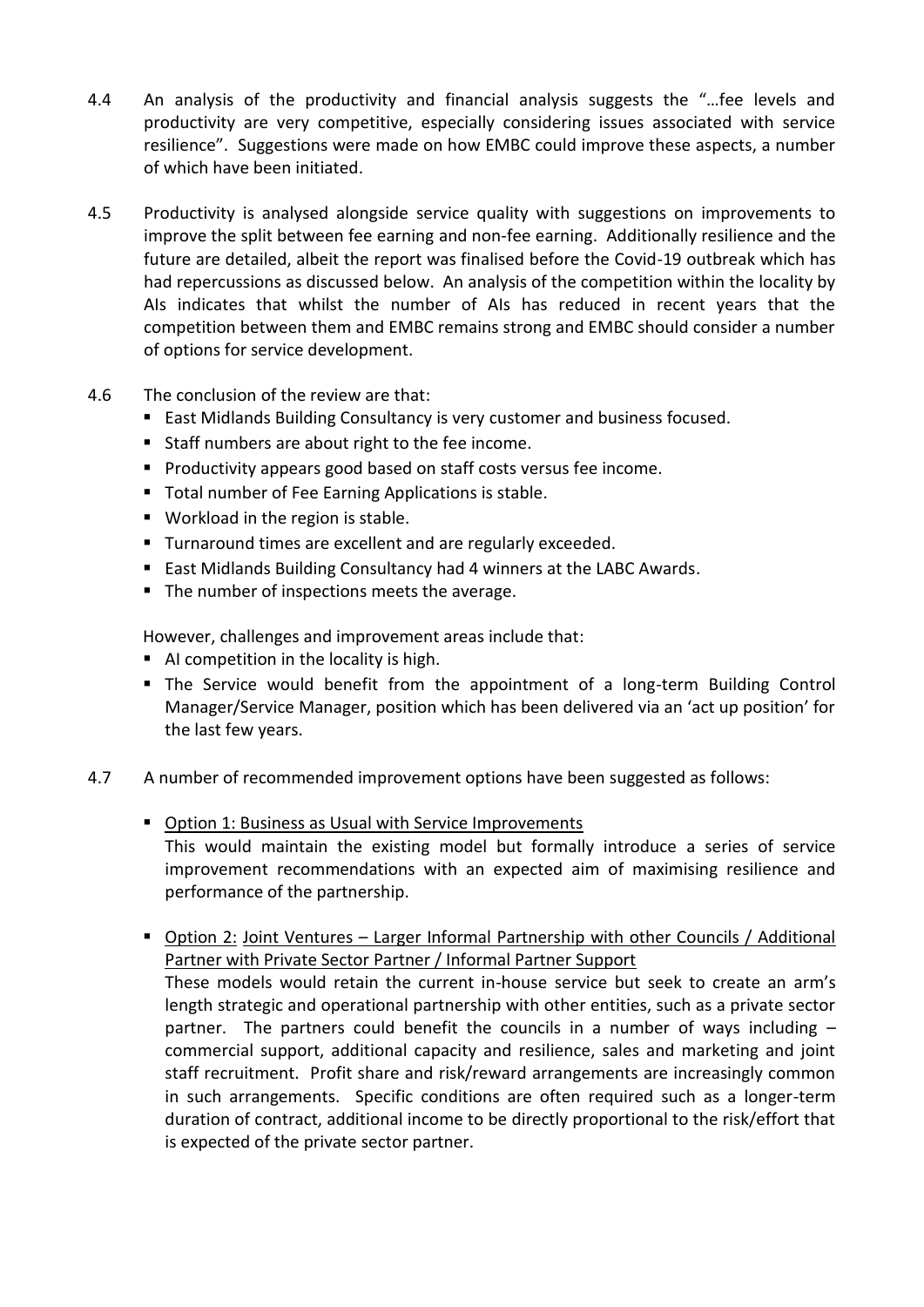The report identifies the current EMBC model is high performing and meeting customer requirements well. Introducing this model may be cumbersome for the benefits to be realised in the current market environment, without a guarantee of securing greater market share. An OJEU public procurement exercise would be required.

# Option 3: Joint Authority Wholly Owned Trading Company (Teckal Company)

The model operates within a formal company structure with each Council having a shareholding, with the company incentivised to secure work, grow organically and be profitable. It is better able to tackle AI competition. The amount of outside trading the exempt arrangement can enjoy is limited to less than 20% of its overall turnover (i.e. 80% must be for its public sector owners). The arrangements for Teckal arrangements are complex and subject to challenge.

The company cannot be subsidised by the Local Authority and the authority must recover the costs of any accommodation, goods, services, employees or other support provided to the company. As indicated there is an increased risk of challenge by other companies who might be affected [financially] by such trading companies.

In relation to the amount of exemption (20%) referred to above, problems can arise when the contract comes up for renewal if the company has diversified its activities and more than 20% of its turnover relates to non-local authority business. In such circumstances the company would need to bid in completion for the renewal of the core contract. If the core activities are crucial to the financial position of the company, it could mean the trading company ceases to be viable.

The report summarises that whilst this model is acceptable, EMBC is high performing and meeting its customers objections and introduction of this model might be too expensive and cumbersome to introduce for the benefits to be realised in the current market environment.

#### Operational Service Split

- 4.8 Examination was made of ways to improve the operational split that is the % of fee earning work secured against the % of non-fee earning work (the statutory elements) which must be undertaken. Various options are discussed within the report, but are commercially sensitive and thus not published here.
- 4.9 The last option is to withdraw from the shared service and bring building control back to the Council to operate. However, as referred to above the Council originally joined EMBC due to the challenges in recruiting staff, due to the attractiveness of the private sector (AIs) and a downturn in the construction industry with a corresponding downturn in fee income receipts. Additionally, with the uncertainty in the economy in view of Covid-19 and the NSDC's share of the partnership now showing a profit, it is not considered that the current climate is the time to consider such a change.

#### Conclusion

4.10 The conclusion of the options above is that Option 1: Business as Usual with Service Improvements is the preferred option by all Lead Officers of the 3 authorities, with these for NSDC being, Matt Lamb – Director, Planning & Growth, and Lisa Hughes – Business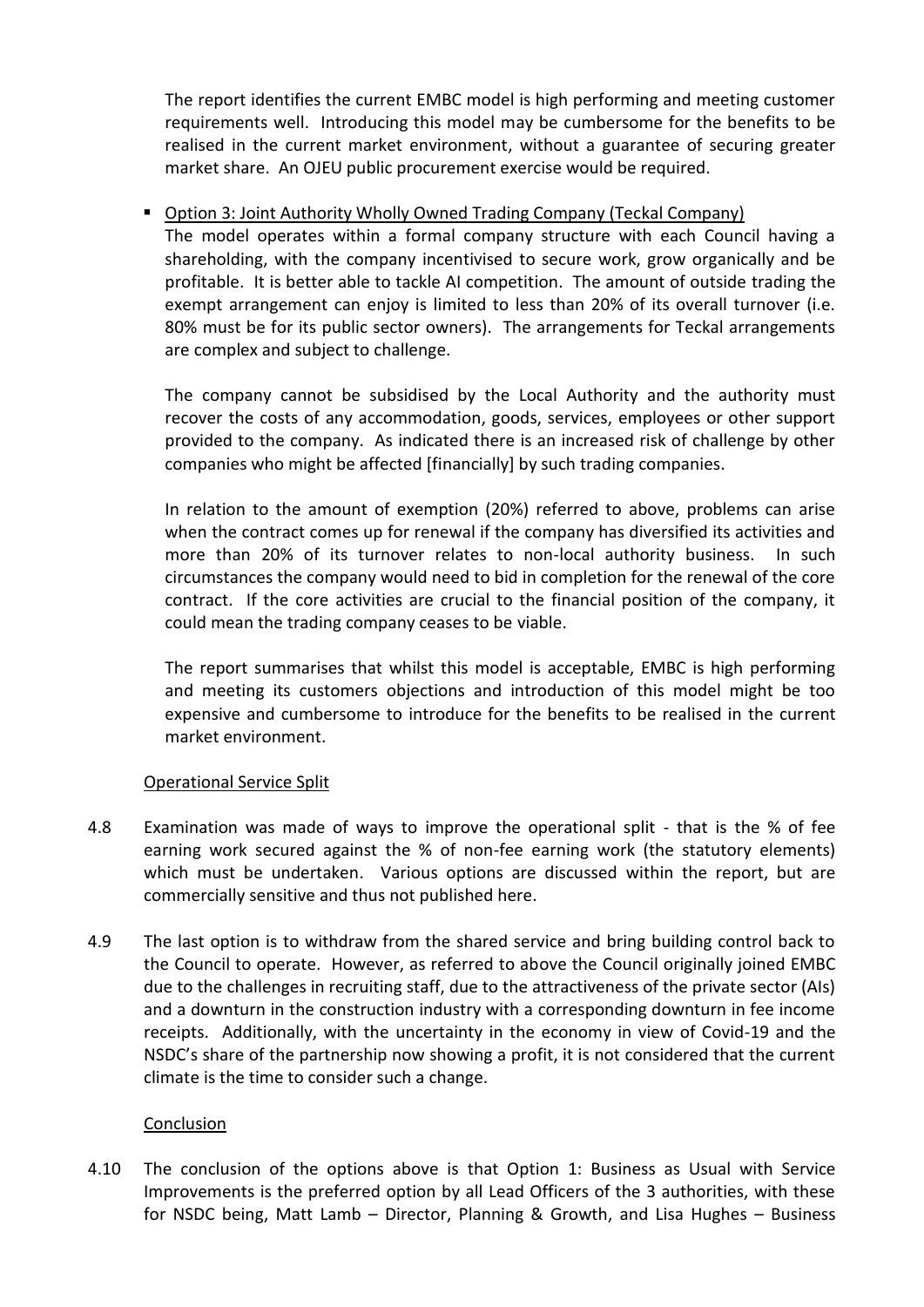Manager – Planning Development. This option as well as continuing the existing partnerships with SKDC and RBC will still allow for services to be provided to other local authorities on a consultancy basis rather than a formal partnership with another Council decision-maker on the Board. This option is also favoured by SKDC and RBC colleagues. It enables the councils to retain full ownership and control of the company so can directly influence how services are delivered.

4.11 The options of maintaining the status quo of partnership structure is accompanied by a raft of service improvement recommendations, with the intention of maximising efficiencies, customer satisfaction (already high), resiliency, and market share.

### **5.0 Financial Implications – FIN20-21/8693**

5.1 EMBC has demonstrated success since its inception in increasing market share, fee income, staff resiliency, and reducing the level of deficit for all three Local Authority Partners. Two of the partners have cleared the deficit within the financial year 2018/19 and growth has continued into 2019/20.

NSDC entered in to the partnership in 2016 with a £91,000 deficit, in 2018-19 we saw this become a surplus to the account.

Payments to the Partnership, are made up of 2 elements - a Management Fee and an Admin Fee:

Management Fee NSDC 20-21 Gross Expenditure NSDC: £309,167 Gross Income NSDC: -£219,849 Net Costs NSDC: £89,318

Administration Fee £20,000 payable by NSDC.

The Statutory Non Fee Earning Element of this service along with the Admin Fee will always generate a cost to the Councils General Fund. The net cost is now slowly and consistently improving the Councils overall position. It is estimated that the impact for 2020-21 net cost is to be £109,318, an estimated cost for 2021-22 to be £111,192 and for 2022-23 is estimated to be £113,069.

- 5.2 The Covid-19 outbreak has had impact, like many other service areas, on the amount of fee income received. At 14 April 2020, income received for the 2020/21 financial year was £3,773 compared to £42,253 for the previous financial year, equivalent to a 91% drop. In relation to the amount of work, there had been a fall across the board by 74% in applications, 72% in phone calls, 77% in inspections, 96% in competent persons and 61% plan checking. Requests for quotes remain at the same rate as last year.
- 5.3 As a result of this, a decision to furlough the majority of building control staff (11) for an initial 3-week period commencing 20 April was agreed between the three authorities Chief Executives and Section 151 Officers. A number of officers were required to be retained to provide emergency cover, general geographic cover, technical support and recovery business plans. Therefore 4 inspectors and 2 technical support officers were retained. A review was undertaken towards the end of this initial 3-week period to consider whether or not to extend the furloughing of staff.